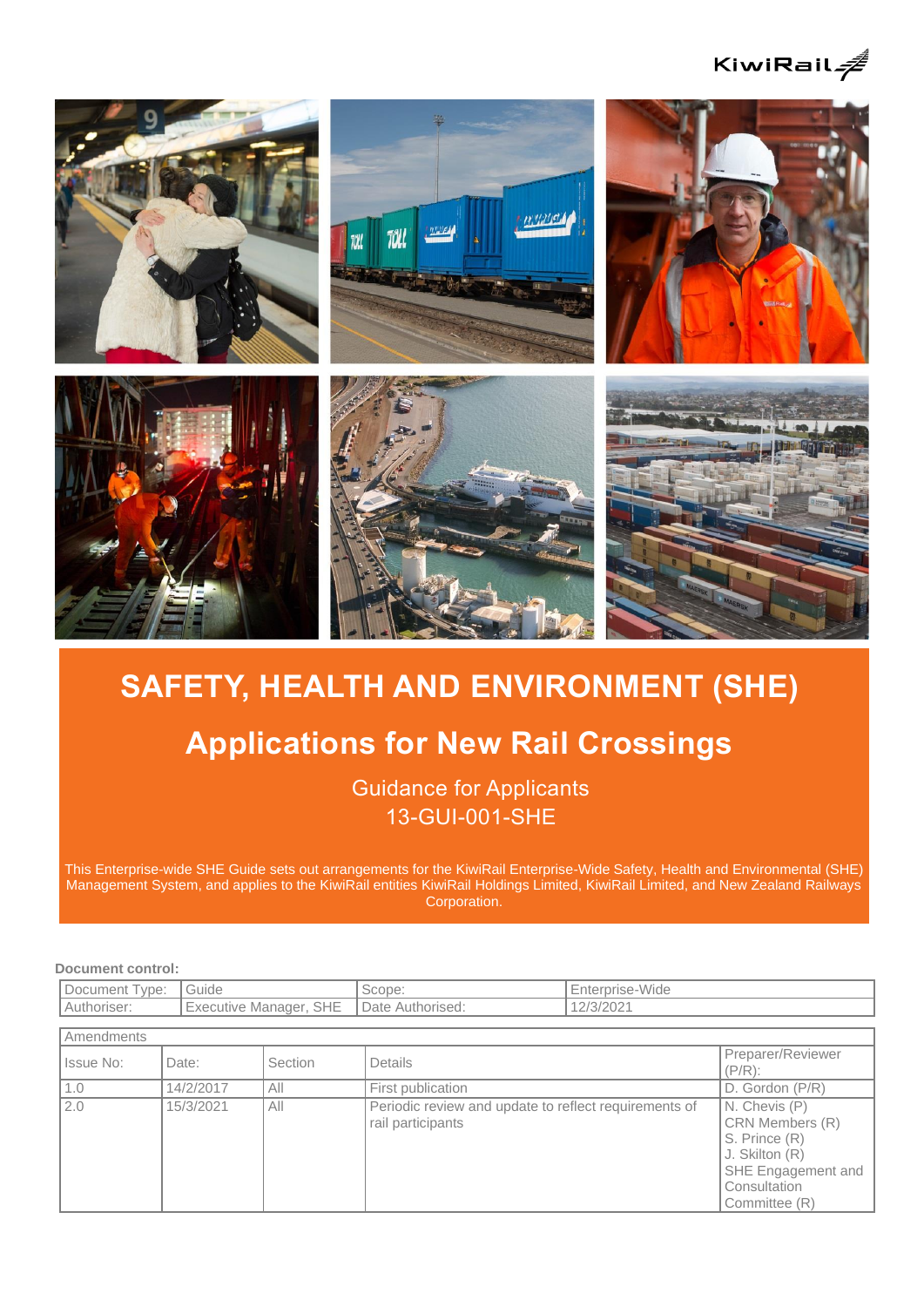## <span id="page-1-0"></span>**1. TABLE OF CONTENTS**

## <span id="page-1-1"></span>**2. INTRODUCTION**

This document provides guidance for parties considering new crossings of the operational rail corridor.

#### 1.1. New crossings must be grade separated

New crossings must be grade separated from rail by going over or under the railway corridor.

#### 1.2. No new level crossings

Level crossings are acknowledged internationally as introducing safety risk into the rail and road/pathway networks. KiwiRail will endeavour to reduce the number of level crossings through closure and grade separation over time and the *Road and Pedestrian Crossing Standard (13-STD-002-SHE)* requires that no new level crossings be formed on the rail network. Only in exceptional circumstances will KiwiRail permit new level crossings to be introduced onto the network, where a significant reduction in risk to the network can be demonstrated. This is generally only when the project includes closure of one or more existing level crossings.

Applications for pedestrian level crossings that are not attached to an existing level crossing must also meet exceptional circumstances, demonstrating a significant reduction in risk, to be approved. These stand-alone pedestrian level crossings must pass all stages of the application process.

New pedestrian level crossings that would adjoin an existing level crossing do not require completing Stage 1 of the application process and may begin at Stage 2 with approval in principle.

## 1.3. The rail corridor is for rail purposes

The rail corridor is for rail purposes. KiwiRail may consider proposals for new crossings of the rail corridor in some locations, but this will always be contingent on safeguarding both current and future rail operations so that they are not adversely affected.

Rail operations include: freight train operations; passenger train operations; train operations support; stations and passenger facilities; freight storage and loading facilities; train maintenance; infrastructure maintenance; access for infrastructure maintenance; depot and material storage facilities; buried services; and train running infrastructure.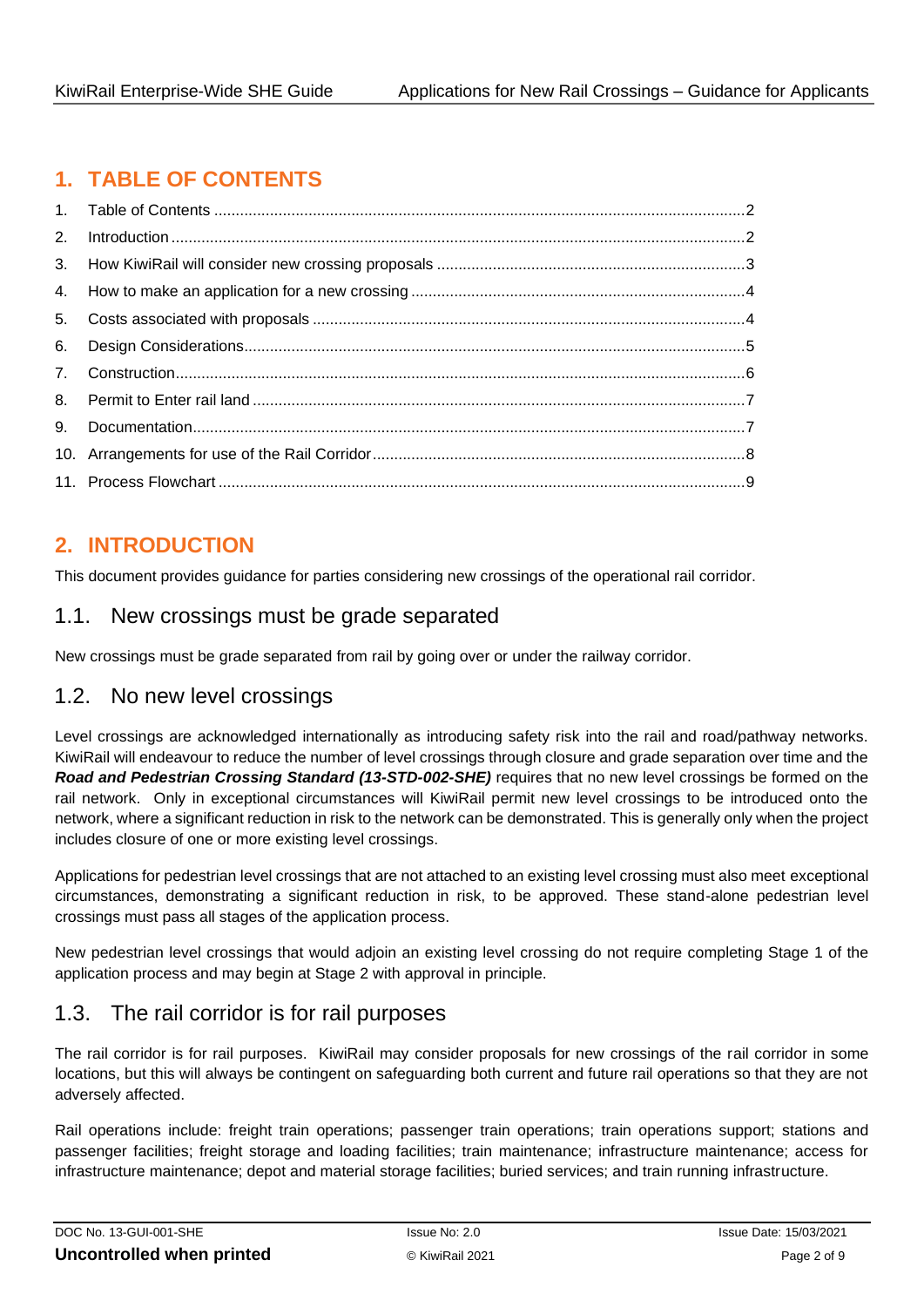## <span id="page-2-0"></span>**3. HOW KIWIRAIL WILL CONSIDER NEW CROSSING PROPOSALS**

KiwiRail will consider proposals for new crossings in two stages.

#### 3.1 Stage 1 – Risk Assessment and Agreement in Principle

The first stage is for KiwiRail to determine whether it is possible in principle for the proposed crossing to be built without a detrimental effect on current or future rail operations.

In the instance of an application for a new level crossing, it also needs to be determined if KiwiRail considers the justification of the proposed level crossing as meeting exceptional circumstances and adequately reducing the overall risk to the network.

The objective of the first stage is to eliminate proposals that clearly can't be accommodated in the rail corridor as early as possible in order to avoid wasted effort and expense for all parties.

## 3.2 Stage 2 – Risk Compliance, Design Acceptance, and Construction Feasibility

If the proposal is determined to be possible in principle, then KiwiRail will work with the applicant (at the applicant's cost) to investigate whether it can be built to acceptable standards of safety and functionality that satisfy the requirements of all parties.

The objectives of the second stage are:

- For the applicant to design the crossing in sufficient detail for KiwiRail to confirm whether it meets all rail requirements. (Note KiwiRail does not take any responsibility for the crossing design, only that it meets KiwiRail's rail safety, operational and technical requirements);
- Establish a grant or other right to occupy the rail land that meets all KiwiRail requirements including responsibilities for ongoing management and maintenance of the crossing;
- Establish a methodology and security for construction of the crossing at the applicant's cost that meets KiwiRail requirements.

It is possible for a proposal to pass the first stage, but fail at the second if it turns out to be unachievable for safety, technical, functionality, cost or other reasons.

## 3.3 Stage 3 – Construction and Final Inspection

If the proposal is successful in completing Stage 1 and 2 as outlined above, the applicant can then work with the KiwiRail Project Management Office to coordinate the construction of the agreed crossing.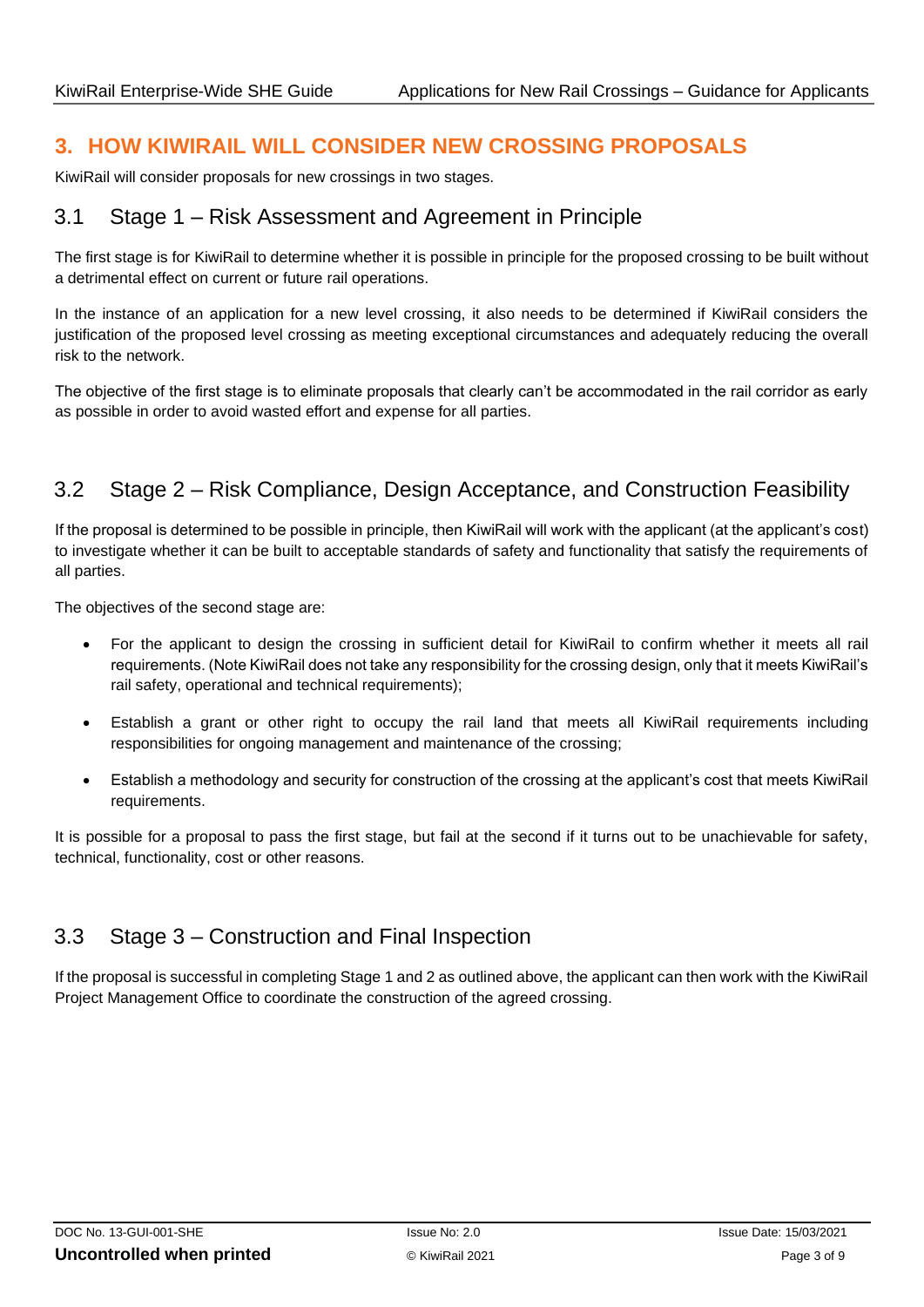#### <span id="page-3-0"></span>**4. HOW TO MAKE AN APPLICATION FOR A NEW CROSSING**

An application for a **new crossing** must be made in writing to KiwiRail's Property Department. This can be by at the below address, or by email to [grants@kiwirail.co.nz.](mailto:grants@kiwirail.co.nz)

KiwiRail Property Department Wellington Railway Station Bunny Street Wellington 6011

It is recommended that the applicant makes early contact with KiwiRail to establish whether the new crossing proposal can proceed in principle (stage 1 decision) before committing resources to a detailed investigation (stage 2).

KiwiRail prefers that the applicant for a new crossing is the local Council or the Road Controlling Authority, for a public crossing, or the property owner for a private crossing, rather than any other third party, to ensure continuity of resourcing for the project and the ongoing administration, maintenance, repair and renewal of the crossing.

Application for a new crossing must include:

- a scheme or location plans, locality photos
- demonstrate the likely proposed and future traffic projections
- details about the existing land, adjoining land and any proposed changes or developments/subdivisions in the locality

Application for a new level crossing must also include:

- a detailed justification on why the application should be considered as an exception to KiwiRail's requirement of 'no new level crossings' as stated within the *Road and Pedestrian Crossing Standard (13-STD-002- SHE)*
- demonstrate how any existing risks will be mitigated through the creation of a new level crossing, which will result in a safer rail network overall
- reasons why a grade separation option is not possible
- identify whether there are any other level crossings that may be able to be closed in favour of the creation of the proposed level crossing

## <span id="page-3-1"></span>**5. COSTS ASSOCIATED WITH PROPOSALS**

For the first stage KiwiRail and the applicant will generally meet their own costs. KiwiRail may charge an application fee prior to beginning the application process, to cover associated administrative costs.

For the second stage all costs must be covered by the applicant. In particular this means that the applicant will need to meet all KiwiRail costs of supporting the investigation, design and construction of the new crossing and formally documenting the same, as well as its own costs. Applicants should note that it will be necessary to undertake site survey, design work, or other investigations to establish how and if the new crossing can be built. The applicant will need to meet these costs even if the new crossing project does not proceed.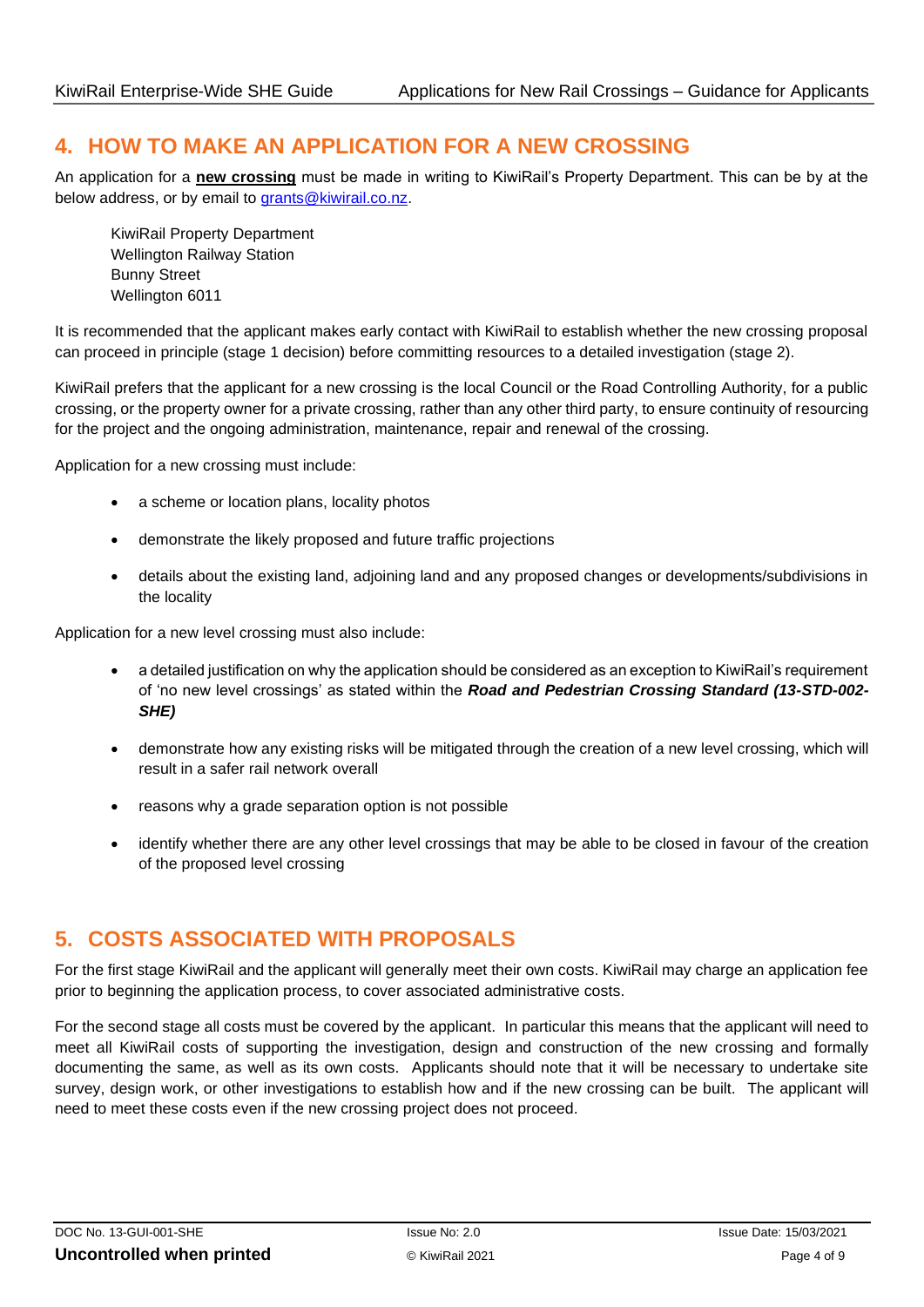## <span id="page-4-0"></span>**6. DESIGN CONSIDERATIONS**

#### 6.1 General

Crossing design should follow current best practice in terms of making reference to appropriate design standards. Crossing design must create a safe and hazard free area for public use; which does not permit deliberate or accidental use of railway operational areas.

While KiwiRail does not take any responsibility or liability for the crossing design, the designers should document the guidelines/standards they have used and include this in the proposal for KiwiRail's consideration and response.

Designers should consider the possibility of future double tracking and electrification of the railway. KiwiRail will advise on likely future rail developments and it may be necessary to carry out site survey and design work to establish whether the crossing can be built without adversely affecting these future rail developments.

The crossing must not obstruct or adversely affect any railway or third-party infrastructure on the rail corridor.

## 6.2 Drainage

Appropriate drainage systems must be designed to ensure that storm water runoff is not concentrated and directed onto the rail lines or other railway infrastructure by the crossing infrastructure, as this can undermine the integrity of the railway infrastructure and result in damage over time.

The drainage systems need to be compatible with other drainage along the railway corridor and accesses. Designers must show that the crossing design allows for standard drainage profiles for the railway by showing where these exist or that there is room for them to be provided in future. KiwiRail's standard railway drainage profiles should be overlaid onto design drawings where applicable. KiwiRail will supply details of standard drainage details as required.

## 6.3 Urban design and landscaping

The crossing design must consider urban design and landscaping. The design must be appropriate for the location and must comply with *Crime Prevention Through Environmental Design (CPTED) good practice*. Landscaping and planting selections must minimise future maintenance requirements and avoid introducing risk to the railway from plant root systems, vegetation blocking drains, and plants encroaching close to or falling on the track or overhead lines.

#### 6.4 Maintenance access to rail corridor

KiwiRail requires a minimum area adjacent to the lines to allow access for rail personnel, vehicles and equipment to the railway infrastructure. This access is required for both maintenance and emergency purposes and shall be unimpeded at all times (24 hours per day, 7 days per week). Designers shall detail how the crossing proposal does not detrimentally affect such access. Some equipment within the railway corridor may belong to third parties, i.e. telecommunications equipment. The designers will need to both treat and protect access to third party equipment similarly to that owned and operated by KiwiRail.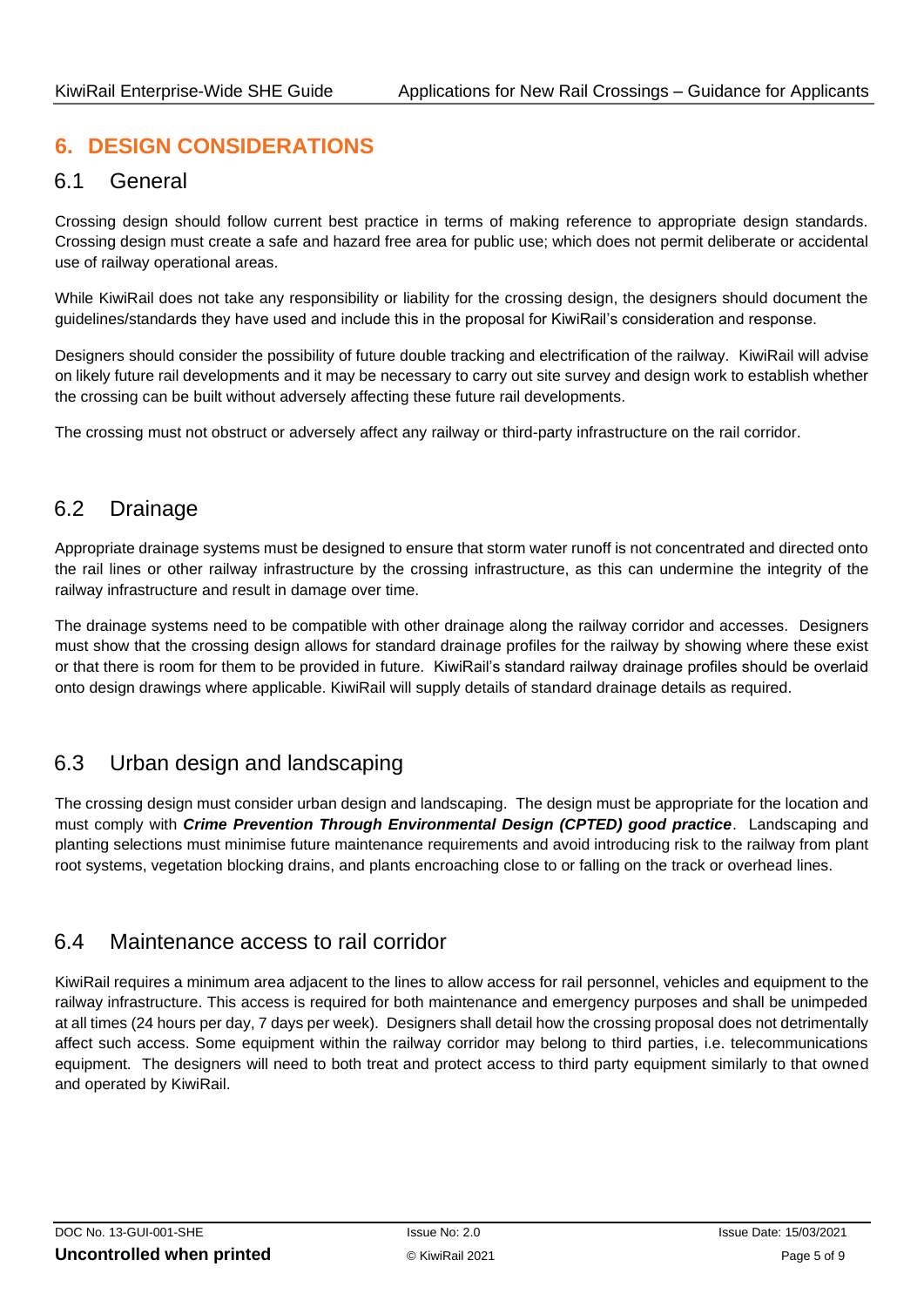#### 6.5 Services

Appropriate measures need to be included in the design to protect, or relocate, any existing above-ground or belowground services affected by the proposed crossing. If these are to be left in situ, then measures must be incorporated into the design to secure access and protect those assets.

KiwiRail may require an underground service route for future railway services to be built at the location of the proposed crossing. If so, the service route may be built as part of the crossing project at the cost of the project, or provision made for it to be built at a later date.

## 6.6 Electrical infrastructure

In railway electric traction areas all parts of the crossing and ancillary infrastructure (such as fences and lighting poles) must meet clearance standards to live overhead wires and components. Fences and other metalwork must be bonded to the traction earth system where they are within the conductor drop zone or electrical induction could give rise to dangerous voltages.

Arrangements for maintenance of the crossing and ancillary infrastructure must consider the potential for encroachment within the minimum approach distance to live overhead wires and make suitable arrangements with KiwiRail for maintenance to be undertaken safely.

## <span id="page-5-0"></span>**7. CONSTRUCTION**

#### 7.1 Construction Standards

The construction of the crossing shall be undertaken in accordance with the approval granted by KiwiRail, the relevant KiwiRail grant, license or lease requirements, all relevant engineering standards and Territorial Local Authority requirements.

KiwiRail will carry out a post construction inspection to ensure that all KiwiRail requirements have been met.

## 7.2 Construction Approval

KiwiRail requires to approve the construction methodology. It must be safe and must not detrimentally impact on train services or rail operations.

Applicants should note that there will be constraints on construction in or near the rail corridor for safety reasons and to avoid disruption to rail services, and that there may be restrictions on excavation methods in some areas (for example a requirement for hydro excavation or hand excavation to reduce risk of damage to underground services).

If material issues arise during construction that lead to a requirement for change, then KiwiRail must be given the opportunity to review and decline/approve the changes.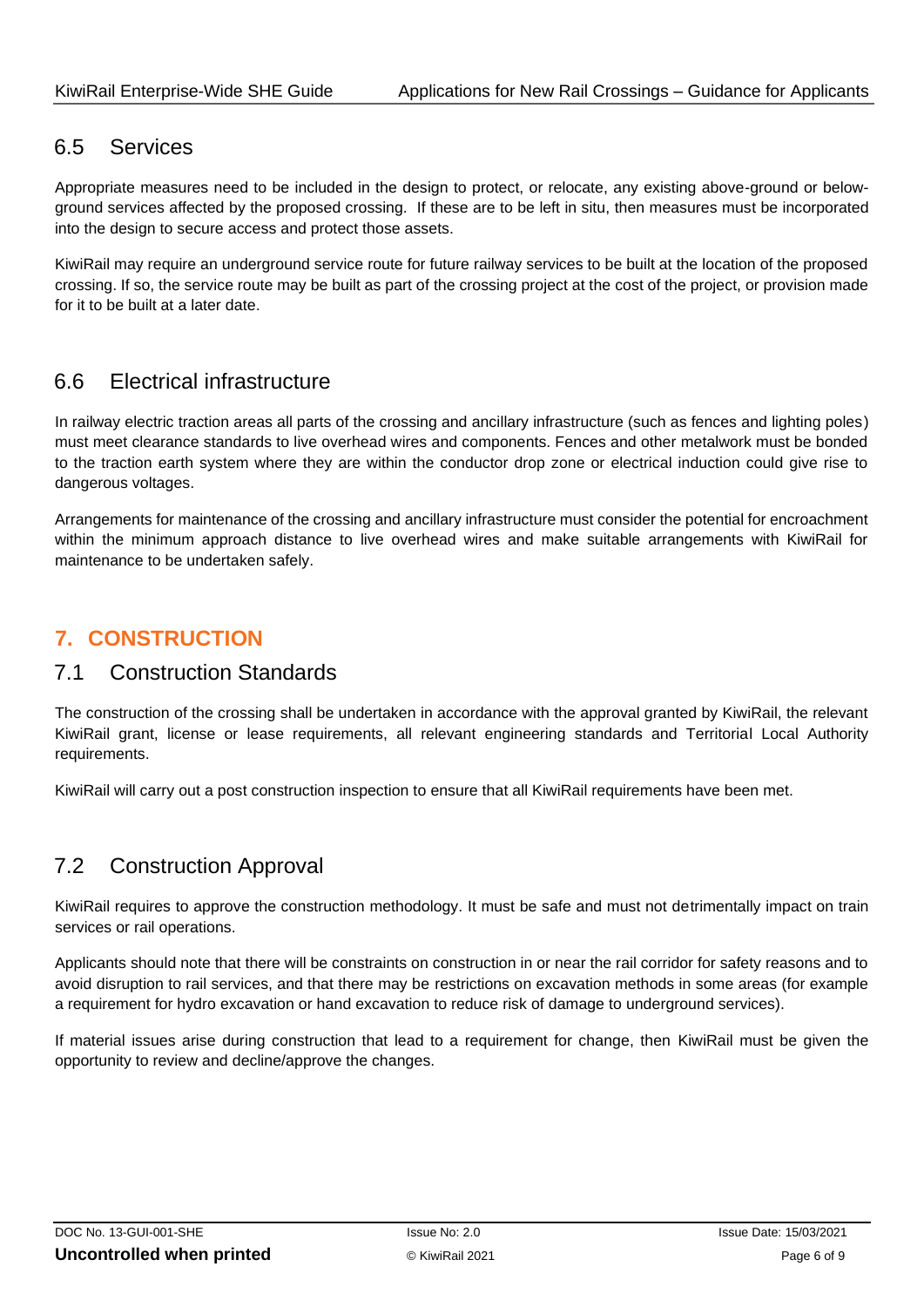#### 7.3 Protection of railway infrastructure

Particular care shall be taken during construction to ensure that rail infrastructure is not disturbed (unless approved), or damaged. This could include for example:

- Track subsidence;
- Excavation at the base of railway embankments, that might lead to destabilization and failure of the embankment;
- Disturbance to drainage systems over railway cuttings that might lead to failure of the cutting slopes or fouling the tracks below;
- Undercutting of the base of railway cuttings;
- Damage to railway cess drains and disturbance to the flow of storm water runoff (unless approved by KiwiRail);
- Damage to train inspection or staff walkway areas;
- Excavation adjacent to buildings, bridges or other structures that might undermine or destabilize the foundations;
- Damage to above ground railway equipment e.g. signalling equipment;
- Damage to existing above or below ground services.

## <span id="page-6-0"></span>**8. PERMIT TO ENTER RAIL LAND**

All entry on to rail land requires a Permit to Enter which can be arranged through the local KiwiRail Network Services Manager. In most locations there will be a requirement for safety supervision to be provided while on rail land and this will be at the applicant's cost.

## <span id="page-6-1"></span>**9. DOCUMENTATION**

#### 9.1 Design stage

Appropriate documentation is to be provided by the applicant as part of the planning and design process. General requirements include a site survey, scaled plans and cross sections detailing:

- Proposed location in plan view and rail kilometrage of the crossing, relative to the railway boundary, tracks and other railway infrastructure;
- Proposed levels, relative to the ground, track and other infrastructure;
- Details of existing underground and above ground services and proposed protective measures (and/or relocation) measures where appropriate;
- Details of how existing maintenance access to and along the railway will be maintained or enhanced;
- Details of the proposed construction.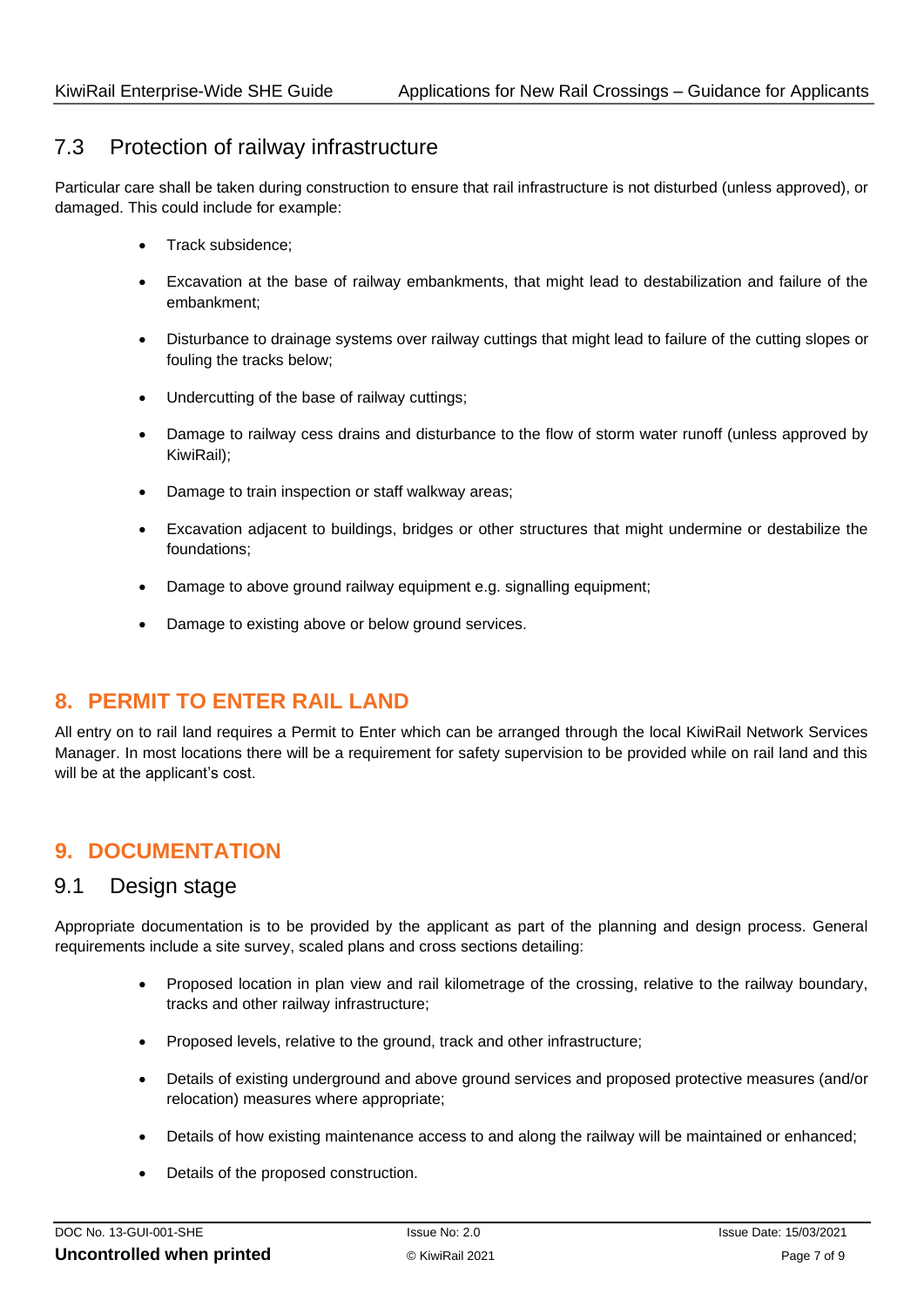The applicant will be required to prepare and submit a detailed technical specification for the proposed works, including a Construction Plan, for KiwiRail's approval.

#### 9.2 Maintenance Plan

The applicant will also be required to prepare and submit a Maintenance Plan for the crossing, including periodic inspections. The Maintenance Plan must include:

- A statement as to the party(s) responsible for inspections and maintenance;
- How the applicant will maintain and repair and renew the crossing without impacting on rail operations and maintenance;
- Provision for reporting and promptly responding to damage and incidents.

A copy of all inspection and repair reports is to be forwarded to the local KiwiRail Network Services Manager.

#### 9.3 Risk Assessment

The applicant is required to provide a Risk Assessment covering the design options and choices made for the protection of railway (and third party) infrastructure, crossing design and other interface issues.

If a level crossing is to be constructed, then an ALCAM (Australasian Level Crossing Assessment Model) survey and Level Crossing Safety Impact Assessment will be undertaken by an approved KiwiRail third party certified provider. The LCSIA will determine the level of risk and safety treatments necessary to mitigate risk to prescribed Criteria 1 risk band levels of medium low or low. All new crossings are required to meet Criteria 1. KiwiRail will participate in the LCSIA process and must review any LCSIA completed by a certified third party.

#### 9.4 As-Builts

As-Built drawings shall be prepared and submitted by the applicant to KiwiRail on the completion of the new crossing. Any variations to the design plans shall be clearly marked.

## <span id="page-7-0"></span>**10.ARRANGEMENTS FOR USE OF THE RAIL CORRIDOR**

A Deed of Grant is a legal agreement between parties when one party wants to place an asset or structure on someone else's land. Where rail land is involved KiwiRail is the 'Grantor' with private landowners and/or local Road Controlling Authorities being the 'Grantee'.

A Deed of Grant agreement sets out the rights and responsibilities of each party and identifies the location on rail land where the Grantee is permitted to cross rail land. KiwiRail requires that all crossings (existing and new) must be formally documented by a Deed of Grant. This Deed of Grant will make clear the responsibilities for managing and maintaining the ongoing standard and risk of the crossing. In most cases, the costs of safety inspections, and any maintenance or safety requirements, lie with the Grantee.

KiwiRail will require the costs of processing such grant agreement, and the ongoing administration costs, to be met by the applicant.